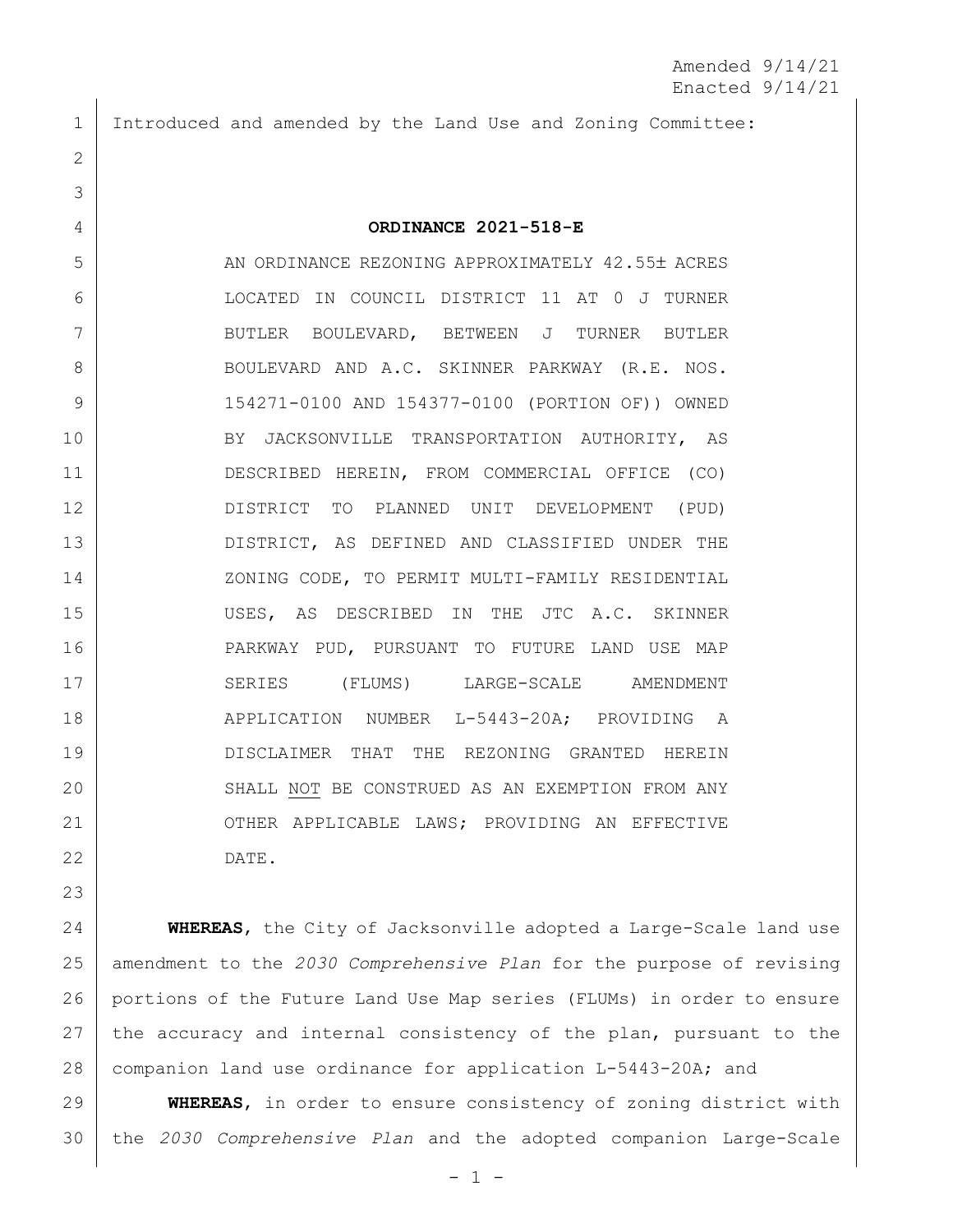Amended 9/14/21 Enacted 9/14/21

1 | land use amendment L-5443-20A, an application to rezone and reclassify from Commercial Office (CO) District to Planned Unit Development (PUD) District was filed by Paul Harden, Esq., on behalf of Jacksonville Transportation Authority, the owner of approximately 5 42.55± acres of certain real property in Council District 11, as more particularly described in Section 1; and

 **WHEREAS**, the Planning and Development Department, in order to ensure consistency of this zoning district with the *2030 Comprehensive Plan*, has considered the rezoning and has rendered an advisory opinion; and

 **WHEREAS**, the Planning Commission has considered the application 12 and has rendered an advisory opinion; and

 **WHEREAS**, the Land Use and Zoning (LUZ) Committee after due notice 14 held a public hearing and made its recommendation to the Council; and

 **WHEREAS**, the City Council after due notice held a public hearing, taking into consideration the above recommendations as well as all 17 oral and written comments received during the public hearings, the Council finds that such rezoning is consistent with the *2030 Comprehensive Plan* adopted under the comprehensive planning ordinance 20 for future development of the City of Jacksonville; and

 **WHEREAS**, the Council finds that the proposed PUD does not affect adversely the orderly development of the City as embodied in the *Zoning Code*; will not affect adversely the health and safety of residents in the area; will not be detrimental to the natural environment or to the use or development of the adjacent properties in the general neighborhood; and the proposed PUD will accomplish the objectives and meet the standards of Section 656.340 (Planned Unit Development) of the *Zoning Code* of the City of Jacksonville; now, therefore

**BE IT ORDAINED** by the Council of the City of Jacksonville:

 $- 2 -$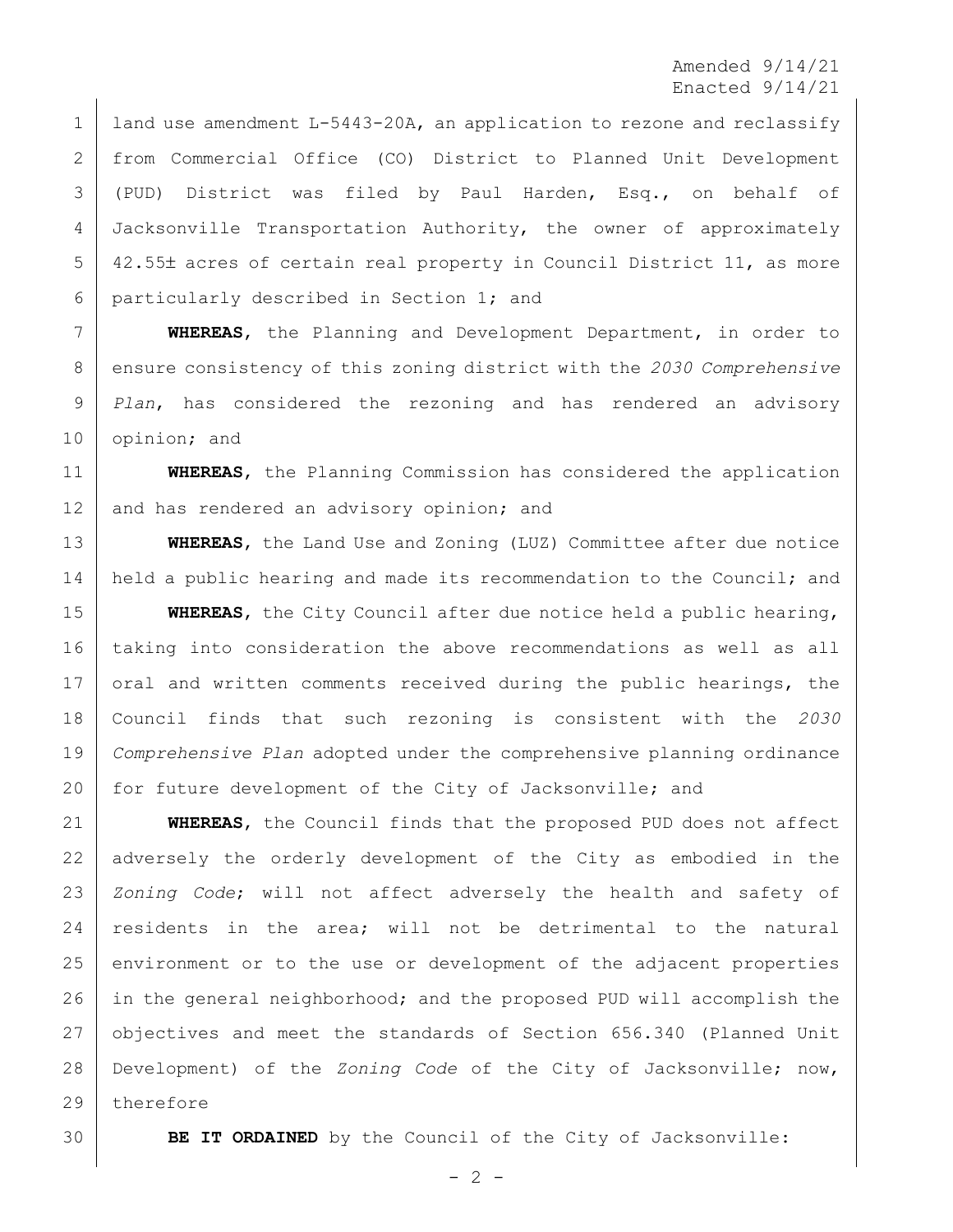Amended 9/14/21 Enacted 9/14/21

 **Section 1. Subject Property Location and Description.** The approximately 42.55 acres (R.E. Nos. 154271-0100 and 154377-0100 (portion of)) are located in Council District 11 at 0 J Turner Butler Boulevard, between J Turner Butler Boulevard and A.C. Skinner Parkway, as more particularly described in **Exhibit 1,** dated April 3, 2020, **attached hereto** and incorporated herein by this reference (the "Subject Property").

 **Section 2. Owner and Applicant Description.** The Subject Property is owned by Jacksonville Transportation Authority. The 10 applicant is Paul Harden, Esq., 1431 Riverplace Boulevard, Suite 901, Jacksonville, Florida 32207; (904) 904-396-5731.

 **Section 3. Property Rezoned.** The Subject Property, pursuant to adopted companion Large-Scale land use amendment application L-5443-20A, is hereby rezoned and reclassified from Commercial Office (CO) District to Planned Unit Development (PUD) District. This new PUD district shall generally permit multi-family 17 residential uses, and is described, shown and subject to the following documents, **attached hereto**:

**Exhibit 1** – Legal Description dated April 3, 2020.

**Exhibit 2** – Subject Property Map (prepared by P&DD).

 **Revised Exhibit 3** – Revised Written Description dated July 30, 2021. **Exhibit 4** – Site Plan dated March 8, 2021.

 **Section 4. Contingency.** This rezoning shall not become effective until 31 days after adoption of the companion Large-Scale Amendment unless challenged by the state land planning agency; and further provided that if the companion Large-Scale Amendment is challenged by the state land planning agency, this rezoning shall not become effective until the state land planning agency or the Administration Commission issues a final order determining the 30 | companion Large-Scale Amendment is in compliance with Chapter  $163$ ,

 $- 3 -$